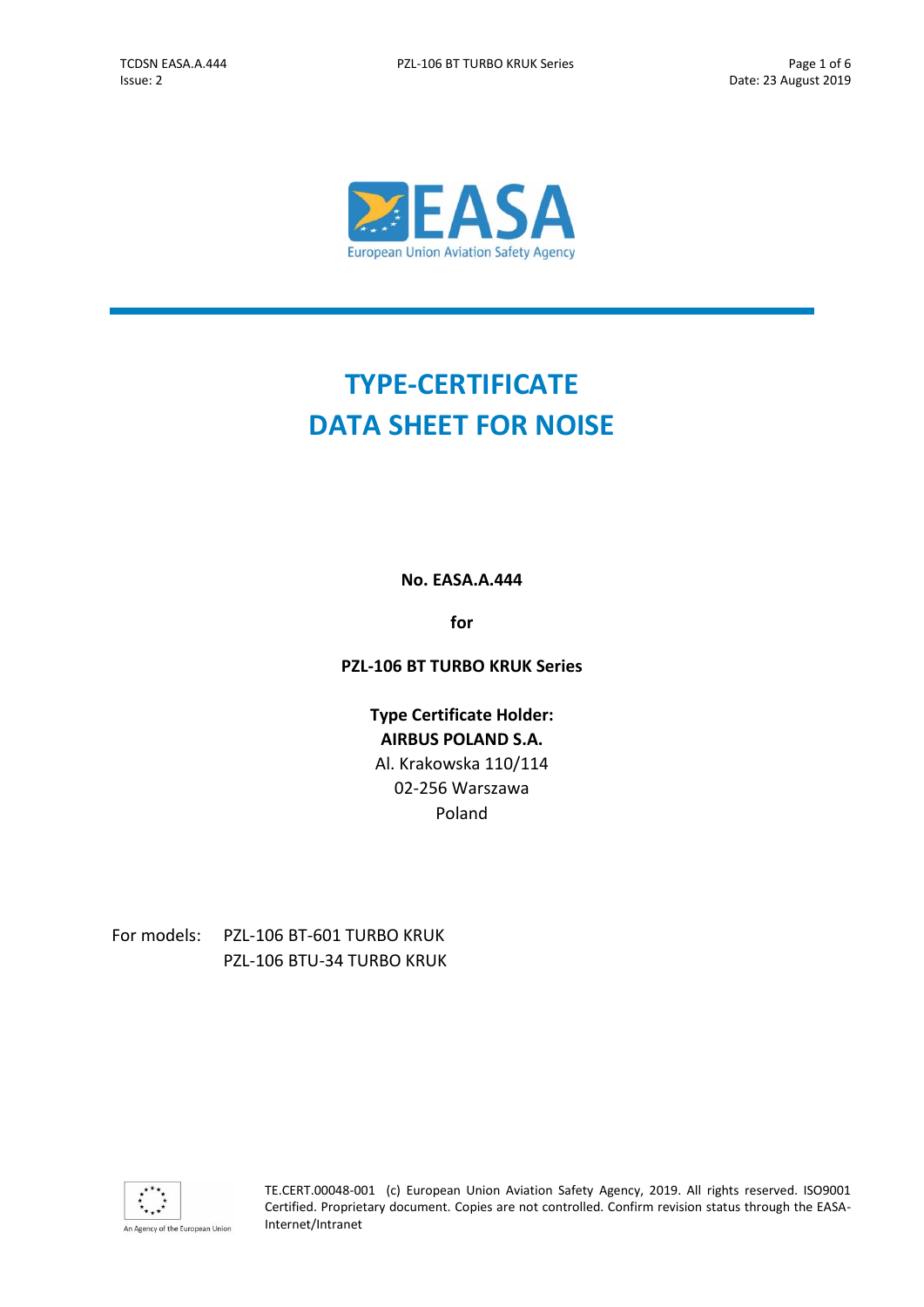# INTENTIONALLY LEFT BLANK



TC.CERT.00048-001 (c) European Union Aviation Safety Agency, 2019. All rights reserved. ISO9001 Certified. Proprietary document. Copies are not controlled. Confirm revision status through the EASA-Internet/Intranet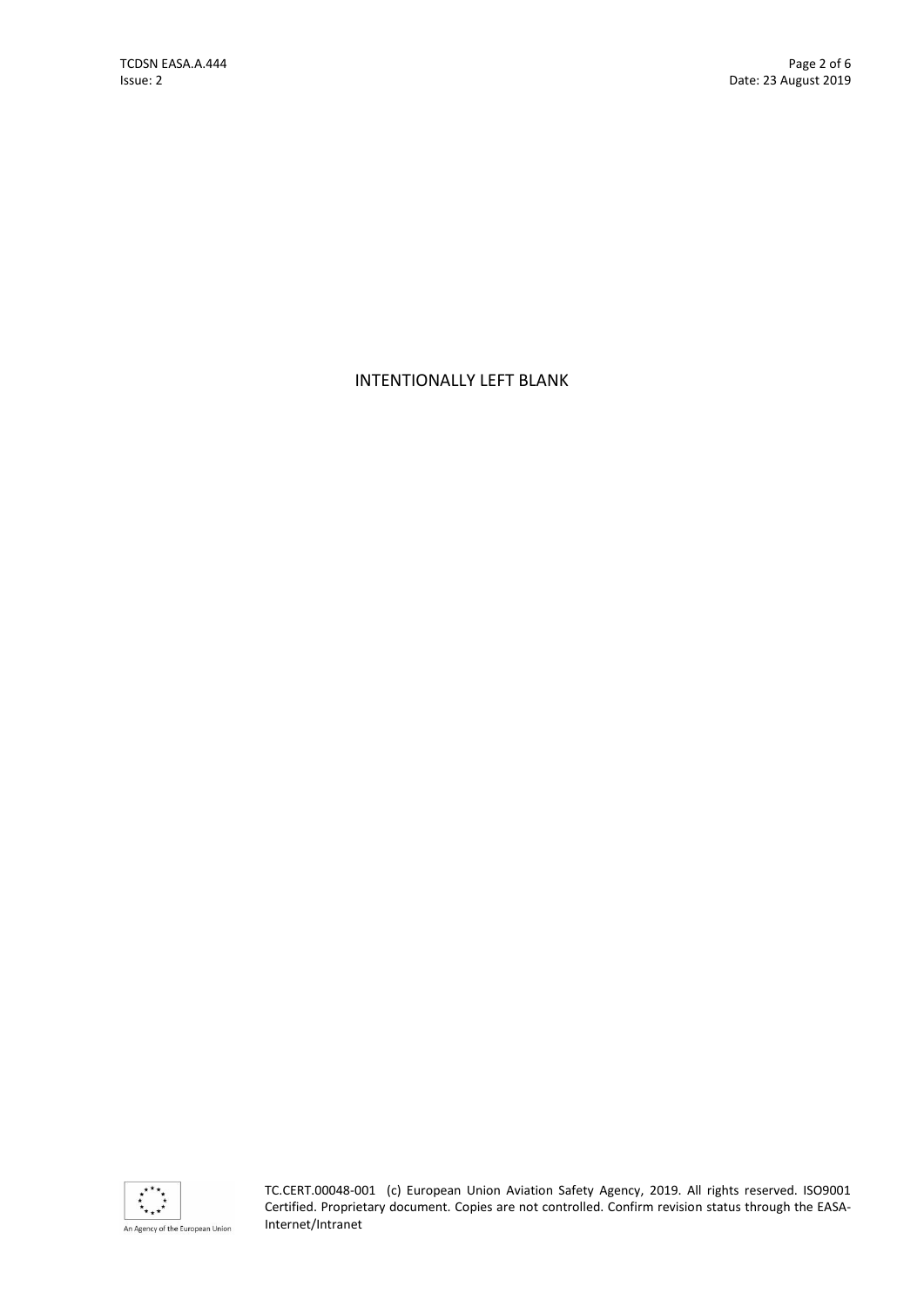| Type Certificate Holder   | AIRBUS POLAND S.A.               |                     | Aircraft Type Designation | PZL-106 BT-601 TURBO KRUK |
|---------------------------|----------------------------------|---------------------|---------------------------|---------------------------|
| Engine Manufacturer       | <b>GE Aviation Czech, s.r.o.</b> |                     | Engine Type Designation   | M601D1-1                  |
| Noise Certification Basis | ICAO Annex 16, Volume I          | Edition / Amendment |                           | Chapter                   |

| EASA<br>Propeller Type<br>Propeller<br>Designation<br>Record No.<br>Manufacturer |                                                                   | Additional modifications essential to meet the | Maximum | Take-off dB(A) |  | See<br>Note |  |
|----------------------------------------------------------------------------------|-------------------------------------------------------------------|------------------------------------------------|---------|----------------|--|-------------|--|
|                                                                                  | requirements or needed to attain the certificated<br>noise levels | Take-off<br>mass (kg)                          | Level   | Limit          |  |             |  |
| C9762                                                                            | <b>Avia Propeller</b><br>Ltd.                                     | V 508D-AG/99/A/A                               | none    | 3,500          |  |             |  |



TE.CERT.00048-001 (c) European Union Aviation Safety Agency, 2019. All rights reserved. ISO9001 Certified. Proprietary document. Copies are not controlled. Confirm revision status through the EASA-Internet/Intranet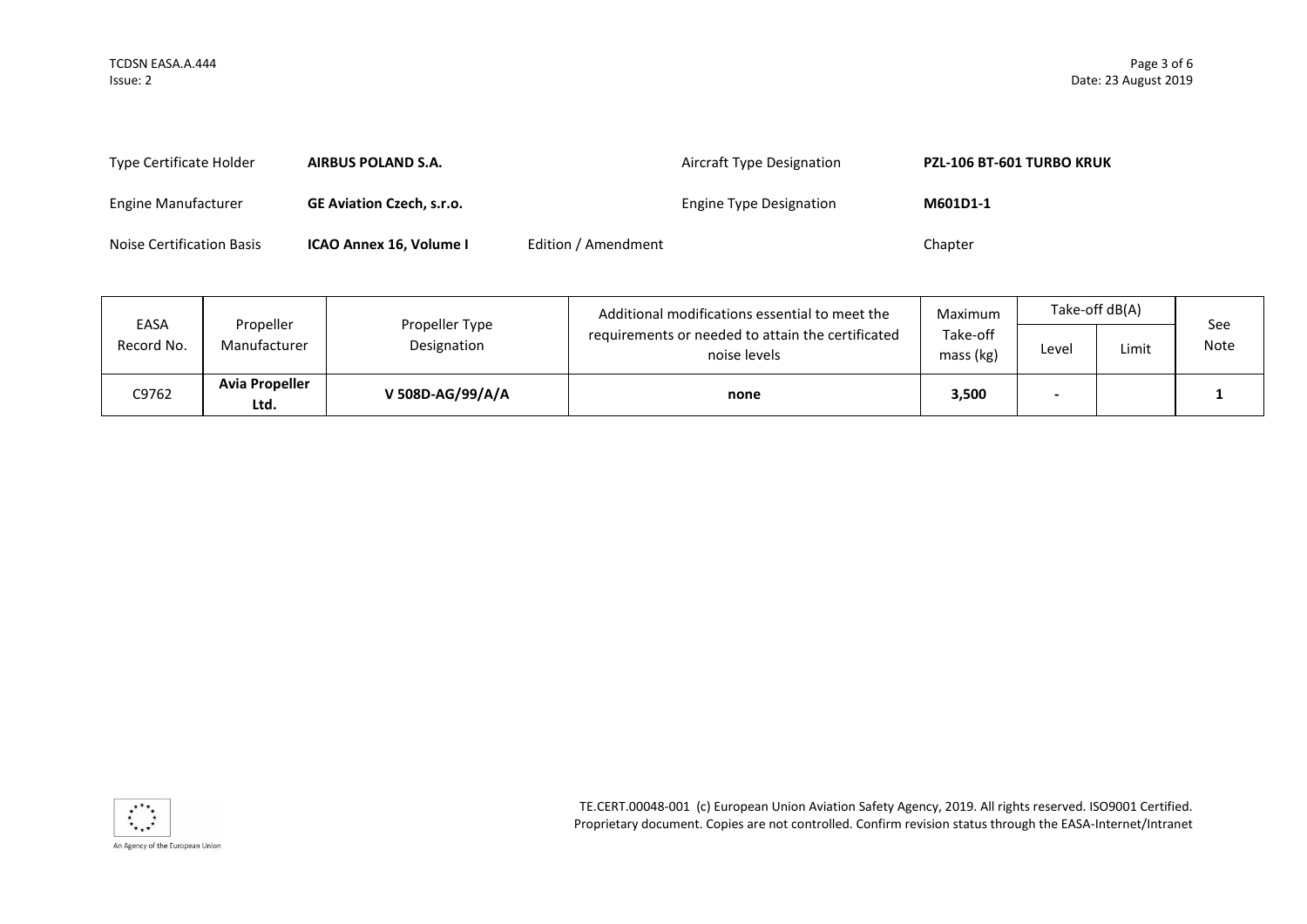| Type Certificate Holder    | AIRBUS POLAND S.A.                |                     | Aircraft Type Designation | <b>PZL-106 BTU-34 TURBO KRUK</b> |
|----------------------------|-----------------------------------|---------------------|---------------------------|----------------------------------|
| <b>Engine Manufacturer</b> | <b>Pratt &amp; Whitney Canada</b> |                     | Engine Type Designation   | PT6A-34AG                        |
| Noise Certification Basis  | ICAO Annex 16, Volume I           | Edition / Amendment |                           | Chapter                          |

| Propeller<br>Propeller Type<br>EASA<br>Designation<br>Record No.<br>Manufacturer |                                                                   | Additional modifications essential to meet the | Maximum | Take-off dB(A) |  | See<br>Note |  |
|----------------------------------------------------------------------------------|-------------------------------------------------------------------|------------------------------------------------|---------|----------------|--|-------------|--|
|                                                                                  | requirements or needed to attain the certificated<br>noise levels | Take-off<br>mass (kg)                          | Level   | Limit          |  |             |  |
| C9763                                                                            | Hartzell<br>Propeller Inc.                                        | HC-B3TN-3D/T10282N+4                           | none    | 3,500          |  |             |  |



TE.CERT.00048-001 (c) European Union Aviation Safety Agency, 2019. All rights reserved. ISO9001 Certified. Proprietary document. Copies are not controlled. Confirm revision status through the EASA-Internet/Intranet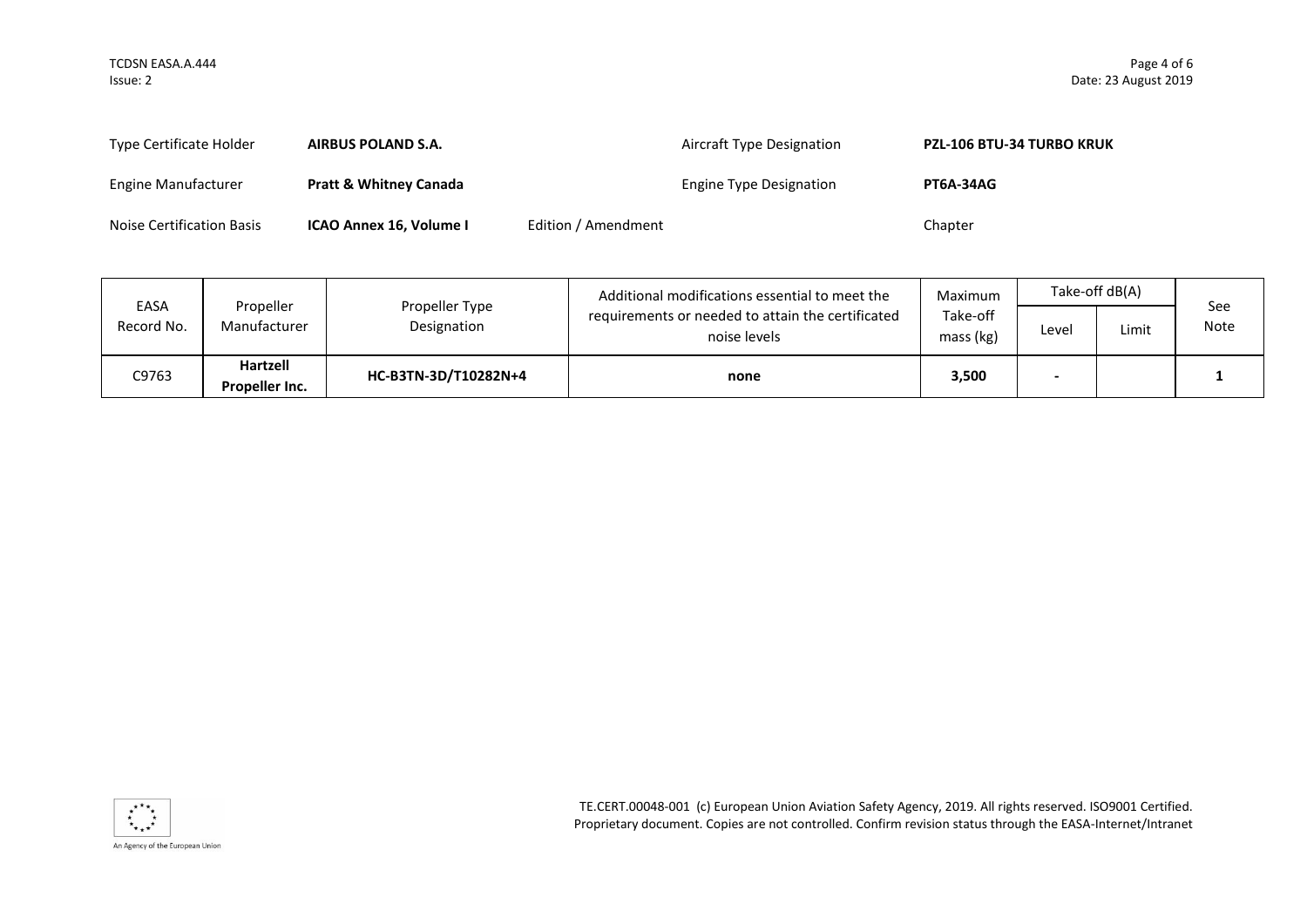### **TCDSN EASA.A.444 Notes**

1. This aircraft type conforms with the provisions of Article 6.1 of Regulation 2018/1139 without the need to comply with the Standards of ICAO Annex 16, Volume I, by virtue of being specifically designed for agricultural purposes.



TE.CERT.00048-001 (c) European Union Aviation Safety Agency, 2019. All rights reserved. ISO9001 Certified. Proprietary document. Copies are not controlled. Confirm revision status through the EASA-Internet/Intranet